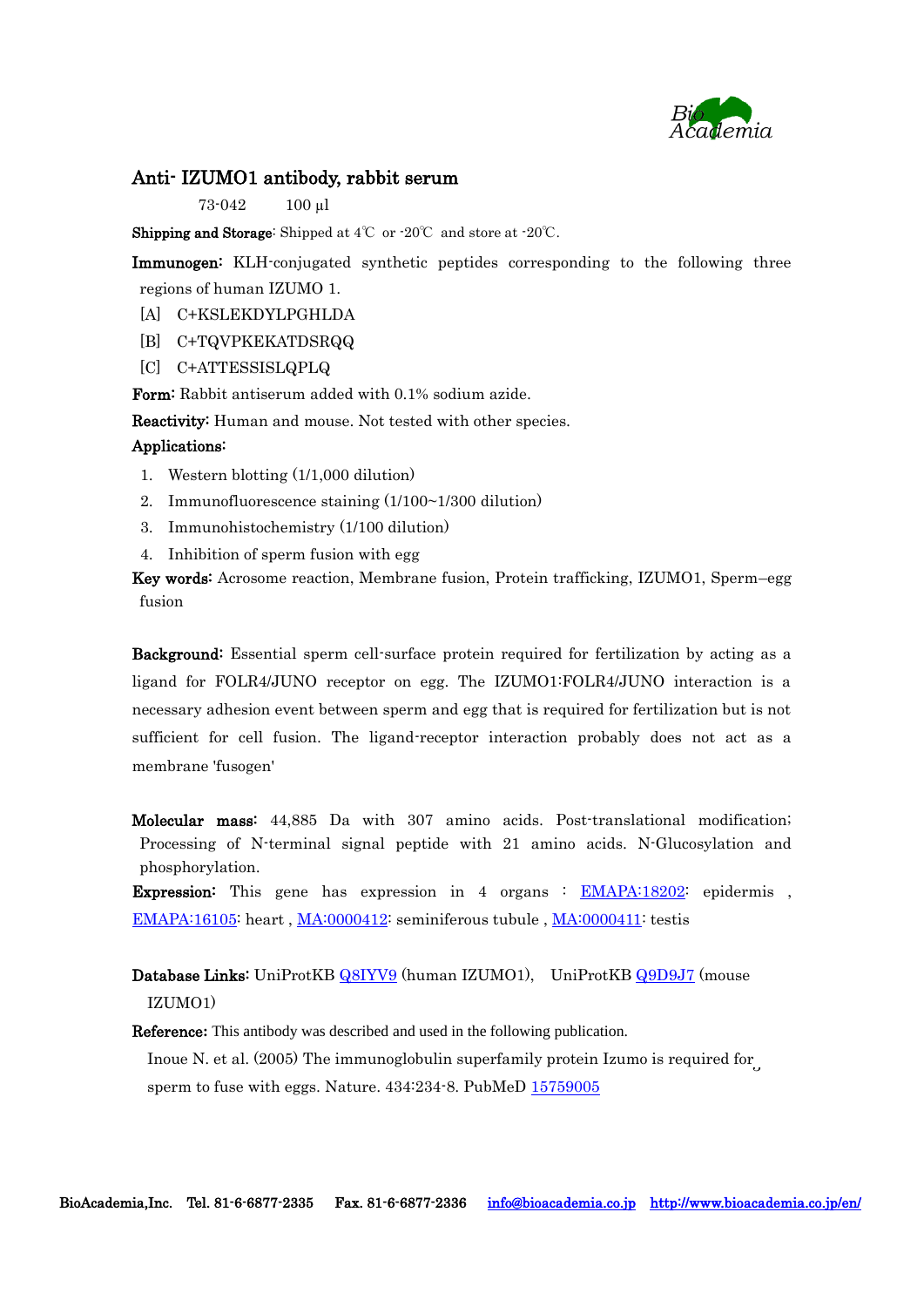



## Fig.1 Identification of IZUMO1 protein in the lysate of human sperm by western blotting with anti- IZUMO1 antibody.

Proteins in the lysate (20 µg) was separated on SDS-PAGE, blotted to PVDF membrane and reacted with anti-human IZUMO1 antibody at 1/1,000 dilution



## Fig.2 Analysis of IZUMO1 protein in the lysates of mouse sperm by western blotting with polyclonal anti- IZUMO1 antibody.

Proteins in the lysates (10 µg) was separated on SDS-PAGE (10~20% gradient gel), blotted to PVDF membrane and reacted with the polyclonal anti-IZUMO1 antibody at 1/1,000 dilution



# Fig.3 Immunostaining of IZUMO1 in human sperm using polyclonal anti-IZUMO1 antibody.

Human sperm on slide was incubated with polyclonal anti-IZUMO1 antibody at 1/100 dilution and reacted with a second antibody, Alexa Fluor 594-conjugated anti-rabbit IgG antibody at 1/1,000 (lower panel).